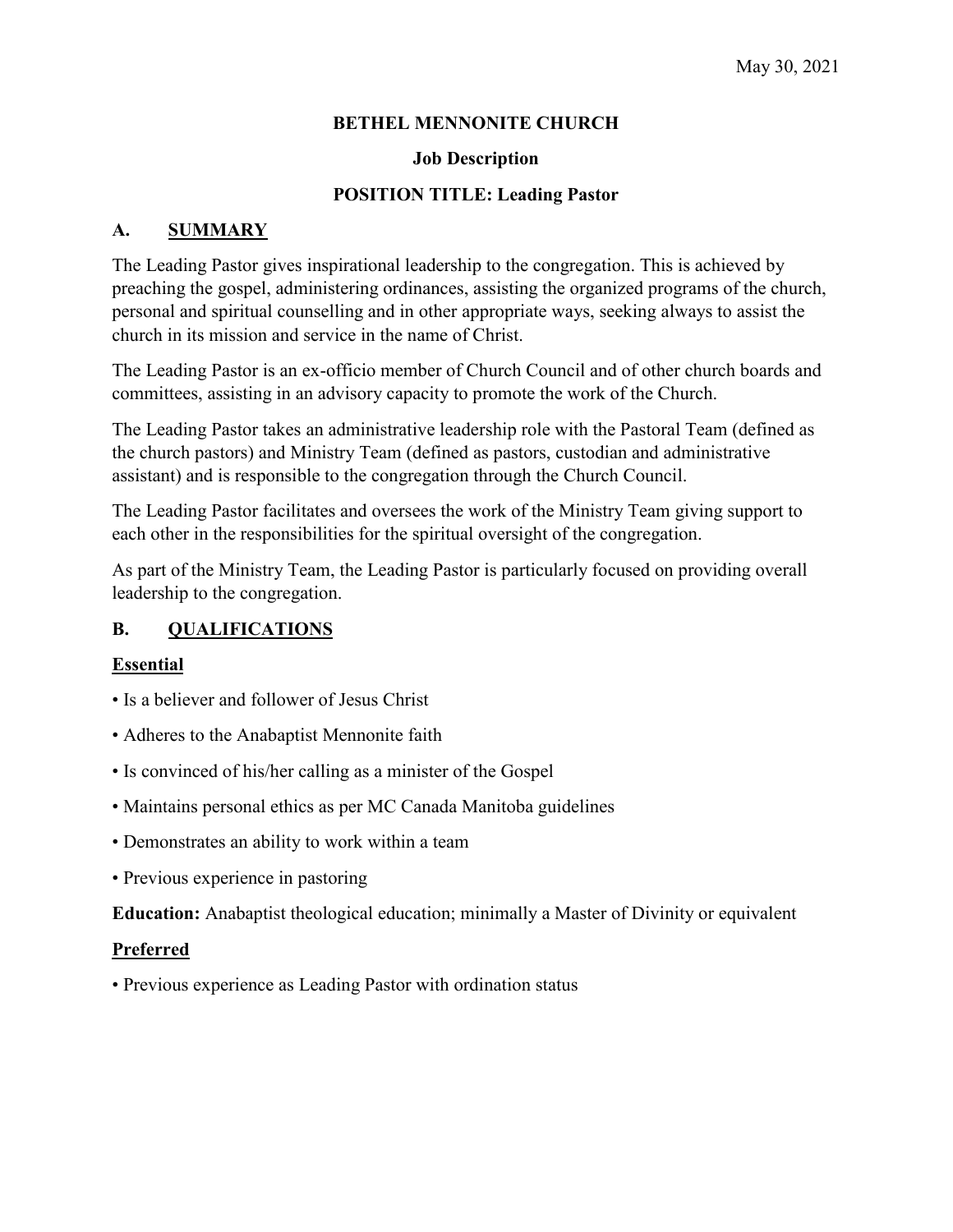## **C. RESPONSIBILITIES**

## **1. Preaching and Teaching**

Gives leadership in congregational acts of worship and in special events of the congregation.

Proclaims the Word of God in such a way that all people are invited to faith in Jesus Christ and that the believers are nurtured in their faith and commitment to each other and to God, thus being equipped for the mission of the church.

Assists and enables the congregation to do its task faithfully.

Leads the teaching and preaching ministry of the congregation, in consultation with the Ministry Team, Worship Committee and Church Council.

The Leading Pastor is to be willing to serve in the capacity of leader of specific educational sessions, to assist in the determining of congregational issues which need to be addressed, and be a resource to the pastor carrying the portfolio of education.

Together with the Ministry Team and other relevant committees, evaluates the morning worship services, baptism preparation classes and other teaching venues when called upon.

## **2. Pastoral Care**

Delegates pastoral care (e.g. counselling and visitation) responsibilities to staff and volunteers ensuring the needs of congregants are met in special times of their lives or when crises arise.

Performs funeral services assigned to the Leading Pastor. Oversees funerals assigned to other pastors.

# **3. Administration**

Oversees the whole congregation and the Ministry Team.

Undertakes regular evaluations of the church staff, occasionally with the assistance of the Pastoral Congregational Relations Committee.

Works alongside and in collaboration with the Deacon Executive.

Approves the annual staff holiday schedule and professional development program of the Ministry Team involving the Personnel Committee as required by Personnel Policy Manual.

Initiates the process of membership transferral.

Monitors and evaluates the goals that Bethel congregation has approved, providing monthly reports to Church Council and an annual report to the congregation.

Consults and discusses areas of responsibility with members of the Ministry Team before delegating such responsibilities.

Manages budgets as required and works within approved budget parameters. Makes recommendations to the appropriate committee in a timely manner.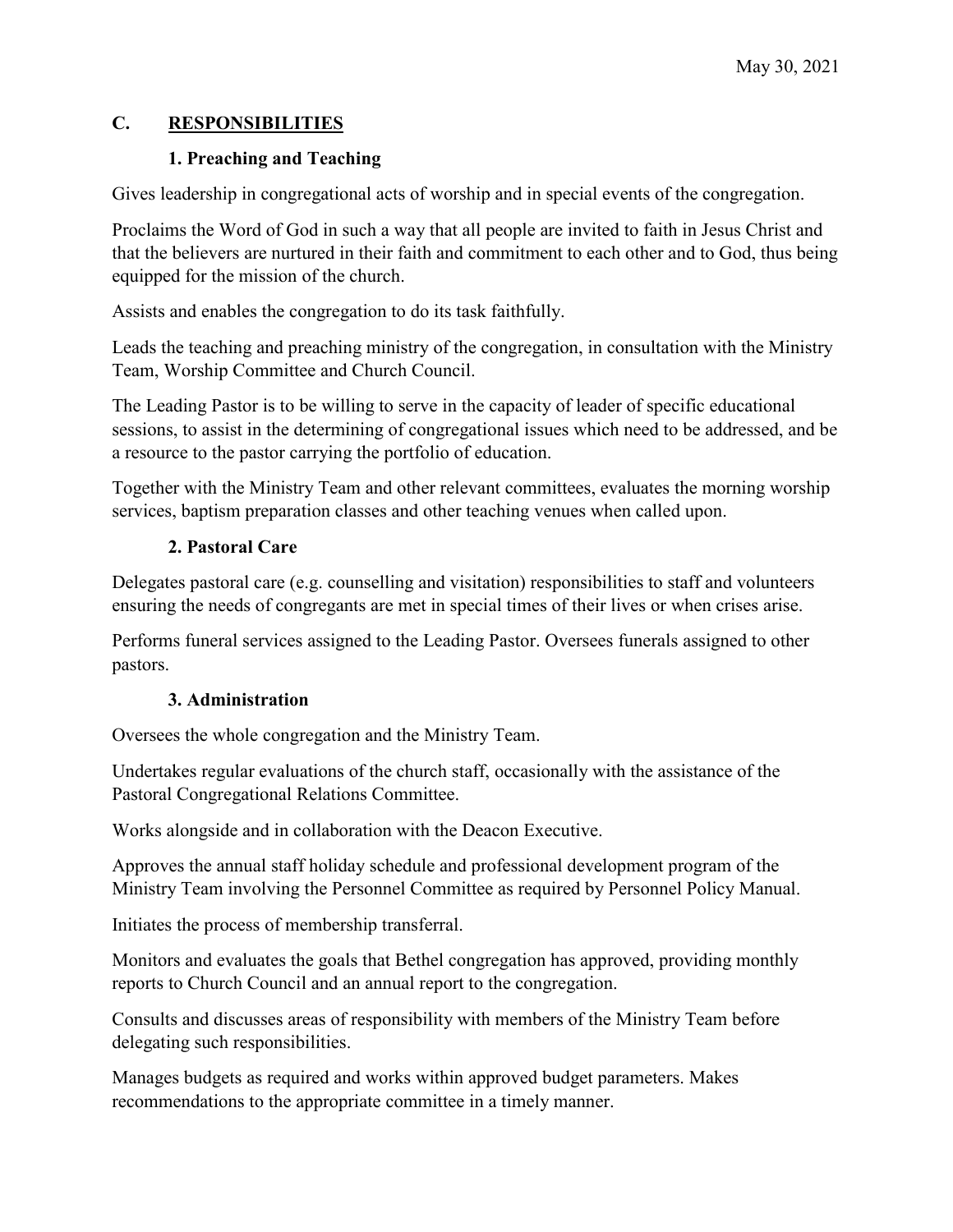Operates within the policies of Bethel and makes recommendations for changes as needed.

Periodically reviews the work of the Ministry Team in the context of changing needs of Bethel and makes recommendations to Church Council as to how the task might be adjusted to better address the needs of the congregation and create a balanced workload within the Ministry Team.

## **4. Planning and Development**

Assists in providing inspirational leadership for the visioning process at Bethel in collaboration with Church Council and the Pastoral Team. Initiates and facilitates the process with the Pastoral Team and in dialogue with the Board of Deacons and tabled with Church Council. Initiates the annual planning of Bethel's goals, together with the Pastoral Team, the Committees of the church and the Board of Deacons, and is tabled with the Church Council. The plan incorporates the vision and identifies the annual goals for the church, along with the key objectives of staff and committees that support the vision and goals of Bethel. These primary goals are presented for congregational approval in June of each year.

## **5. Broader Church and Community Involvement**

As a member of Mennonite Church Manitoba and Mennonite Church Canada, Bethel Mennonite Church accepts the responsibilities for such membership. The Leading Pastor and Church Council together accepts the role of seeing to such matters as ministerial registration, supplying statistics, following through on decisions made at area and national assemblies, seeing to committee involvements and challenging the congregation to meet financial commitments.

Discretion is to be exercised in accepting responsibilities outside of the congregation, including responsibilities in the area and national church bodies. Consultation will happen with the Pastors, Church Council and the Personnel Committee.

Ensures that a member of the Pastors participates in Mennonite Church Canada and Mennonite Church Manitoba pastor's meetings and assemblies.

## **6. Other**

Duties may be adjusted with the approval of Church Council.

## **D. PROFESSIONAL DEVELOPMENT**

Pays attention to maintaining his/her spiritual, emotional and physical health, and their primary familial relationships.

In keeping with the Professional and Personal Leave policies, seeks out seminars, workshops, formal study classes and educational/resource materials related to enhance the ministry at Bethel.

As part of their job description, may be asked by the Church Council through appropriate channels (presently the Pastor-Congregation Relations Committee) to learn specific job-related skills.